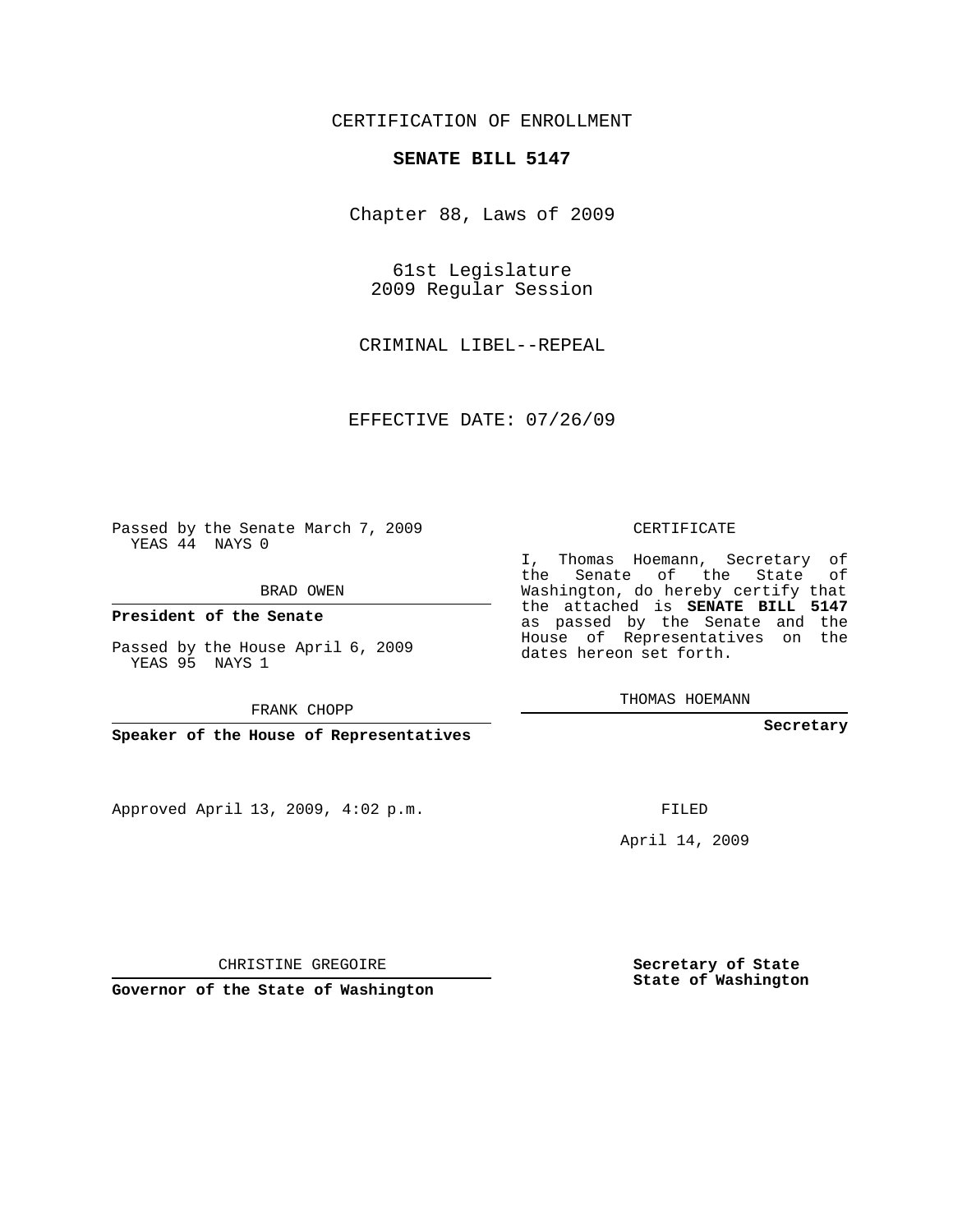## **SENATE BILL 5147** \_\_\_\_\_\_\_\_\_\_\_\_\_\_\_\_\_\_\_\_\_\_\_\_\_\_\_\_\_\_\_\_\_\_\_\_\_\_\_\_\_\_\_\_\_

\_\_\_\_\_\_\_\_\_\_\_\_\_\_\_\_\_\_\_\_\_\_\_\_\_\_\_\_\_\_\_\_\_\_\_\_\_\_\_\_\_\_\_\_\_

Passed Legislature - 2009 Regular Session

**State of Washington 61st Legislature 2009 Regular Session By** Senators Kline and Rockefeller

Read first time 01/15/09. Referred to Committee on Judiciary.

 AN ACT Relating to criminal libel; amending RCW 43.06A.085; and repealing RCW 9.58.010, 9.58.020, 9.58.030, 9.58.040, 9.58.050, 9.58.060, 9.58.070, 9.58.080, 9.58.090, and 10.37.120.

BE IT ENACTED BY THE LEGISLATURE OF THE STATE OF WASHINGTON:

 NEW SECTION. **Sec. 1.** The following acts or parts of acts are each repealed: (1) RCW 9.58.010 (Libel, what constitutes) and 1935 c 117 s 1, 1909 c 249 s 172, 1891 c 69 s 3, Code 1881 ss 1230, 1231, 1879 p 144 s 1, & 1869 p 383 ss 1, 2; (2) RCW 9.58.020 (How justified or excused--Malice, when presumed) and 1909 c 249 s 173, Code 1881 s 1233, 1879 p 144 s 4, & 1869 p 384 s 3; (3) RCW 9.58.030 (Publication defined) and 1909 c 249 s 174, Code 1881 s 1234, & 1869 p 384 s 5; (4) RCW 9.58.040 (Liability of editors and others) and 1935 c 117 s 2, 1909 c 249 s 175, Code 1881 ss 1230, 1231, 1879 p 144 s 1, & 1869 p 383 ss 1, 2; (5) RCW 9.58.050 (Report of proceedings privileged) and 1909 c 249 s 176;